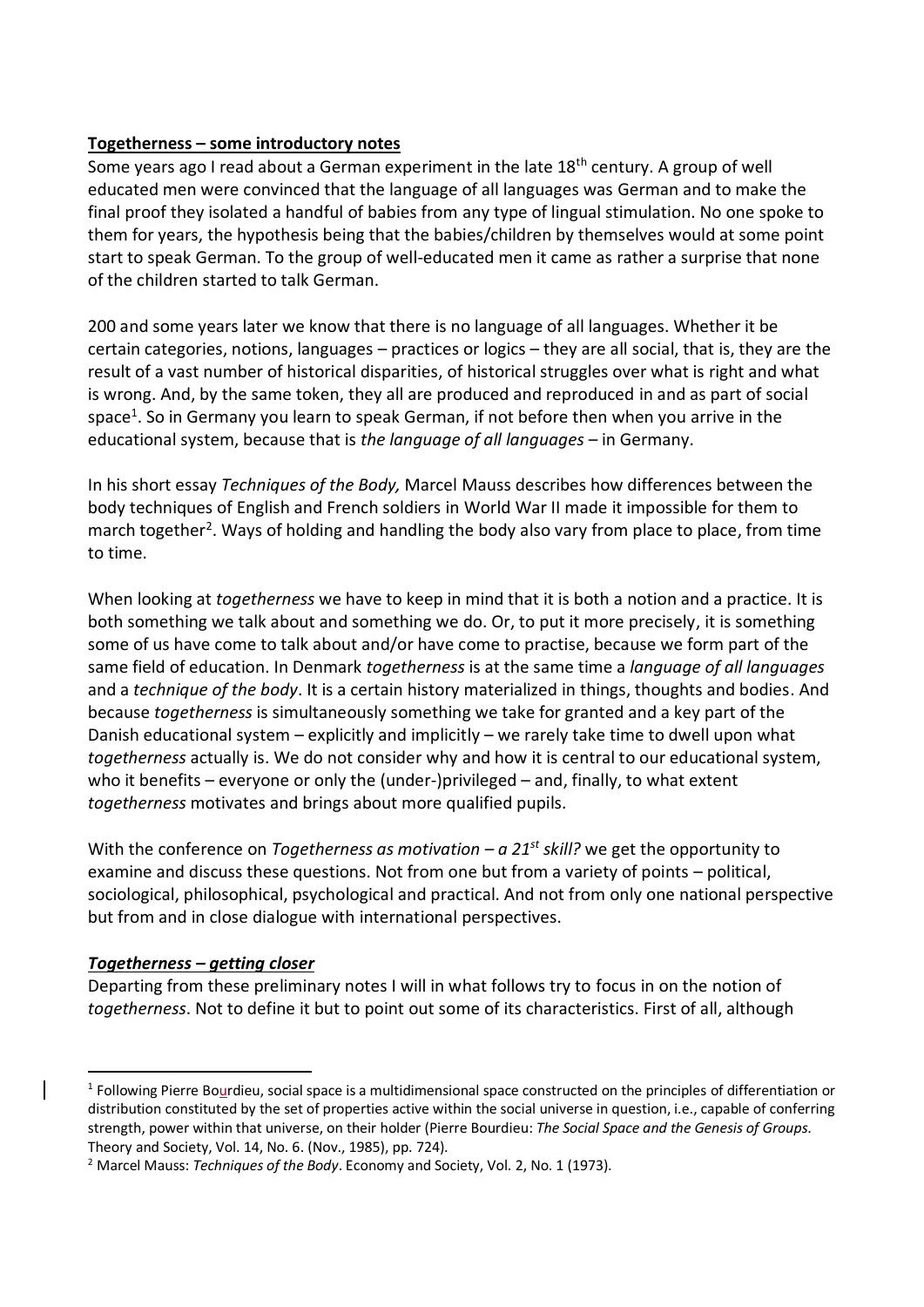connected to it, *togetherness* is not to be confused with notions of community<sup>3</sup>, communitas<sup>4</sup> or Gemeinschaft<sup>5</sup>. Why? Because *togetherness* is not a societal configuration. It is, rather, a mental configuration and an institutionalized practice in more or less dominant parts of a society. Thus a community can have but is not defined by whether or not *togetherness* is part of its logics and practices. However, turning to Ferdinand Tönnies (1855-1936), we might find a common denominator since his notion of *Gemeinschaft* holds a moral imperative: "[*Gemeinschaft* is]...founded on man conceived in his wholeness rather than in one or another of the roles"<sup>6</sup>. When we speak of *togetherness* in a Danish educational context, we tend to see it as a relational setting in which everyone participating can fully be themselves and to expect *togetherness* to help develop "the whole person". Especially at the level of elementary schools. To be able to work together and take part in classroom activities oriented toward group work or processes that involve partnership is central to understanding the role and practice of schools around the country. *Togetherness* is thus institutionalized as both a mean and a goal, as a way to learn the curriculum and a way to  $act - a$  way to be.

As such *togetherness* reflects a normative stand. It is something we believe in and a pedagogical practice we find pivotal to the development and education of our children. In a school context *togetherness* is explained as and thought of as a relation that is binding and carries obligations and commitment. This relation is one in which the individual is on the one hand accountable for the functioning and genesis of the classroom as a whole, and on the other through that participation acquires insight in the potential and the limitations of *togetherness*. In this way *togetherness* is seen as a way of contributing to the development of an independent individual. Only through these binding relations and through mutual responsibility between people in a certain social setting, in casu the school, can the individual develop into an independent, not to say, whole person.

But there is more to it than that. From sociological, psychological and pedagogical positions, it is argued that *togetherness* – being part of and taking part in specific and binding social activity – plays an important role in the motivation of children. Obviously there are a number of other factors – subject content/curriculum, the teacher, the class, the school, socio-economics, gender, ethnicity, locality – but the feeling of being needed and wanted, of ownership, of being in close contact together in working with a subject, all seem to carry an enormous weight as motivational tools.

Following French sociologist Pierre Bourdieu (1930-2002), the close connection between *togetherness* and motivation can be said to have to do with the fact that human beings are fundamentally social beings and as such our primary driving force is to get recognition, especially from the people around us<sup>7</sup>. In every social setting we take part in, we struggle to position ourselves in ways that get the most recognition from those also involved in the same social

 $\overline{a}$ <sup>3</sup> Robert E. Park, Ernest W. Burgees & Duncan McKenzie: *The City*. Uniersity of Chicago Press (1925).

<sup>4</sup> Victor Turner: *The Ritual Process: Structure and Anti-structure*. Walter De Gruyter (1969)

<sup>5</sup> Ferdinand Tônnies: *Community and Society*. Harper and Row, New York (1963)

<sup>6</sup> Robert A. Nisbet: *Social Change and History – aspects of western theory of development*. Galaxy Books, London (1970:47)

<sup>7</sup> Pierre Bourdieu: *Practical* Reason. Stanford University Press (1998) and *Bachelors Ball*. Polity Press (2008). To name a few.